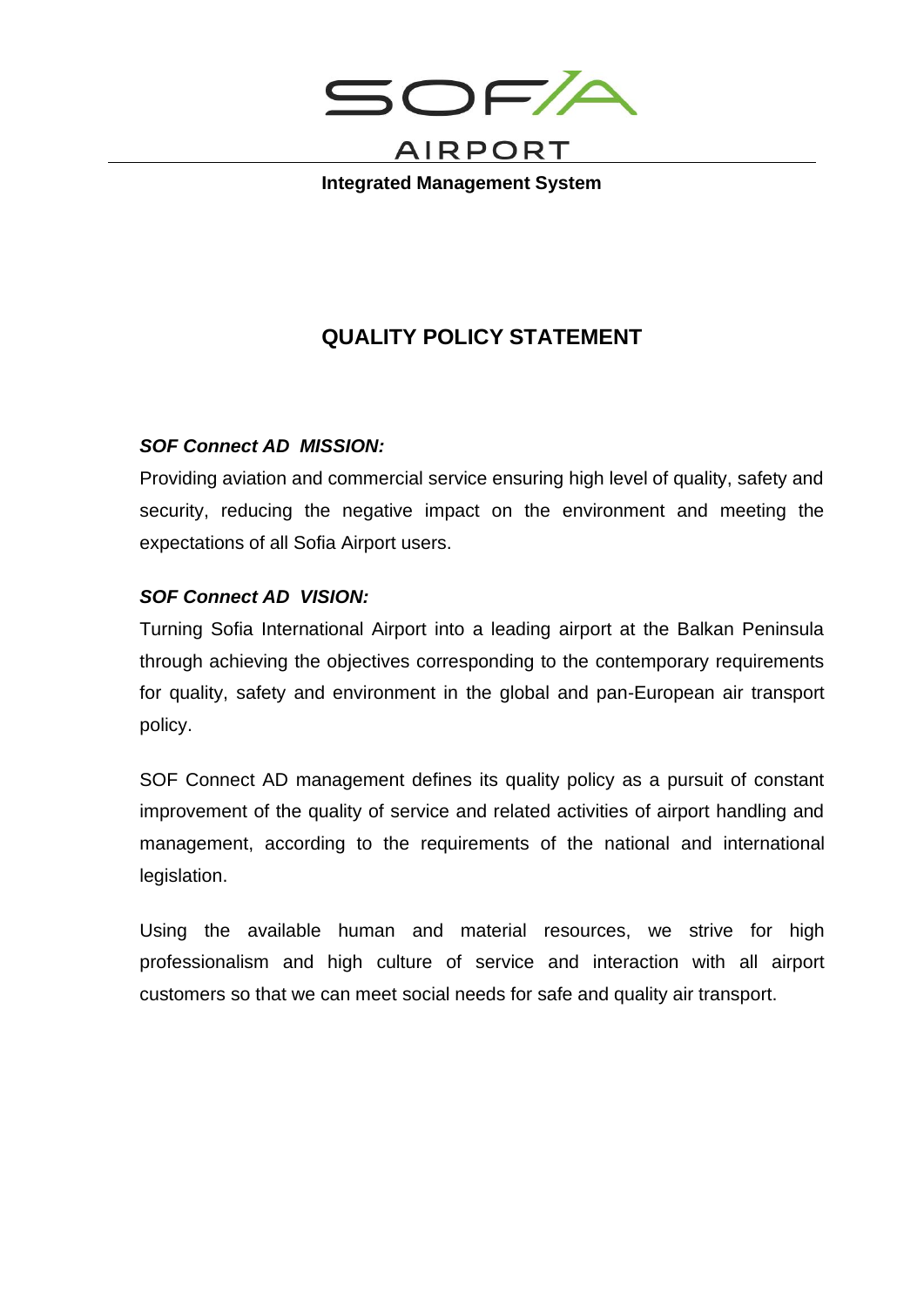

**Integrated Management System**

## **STRATEGIC OBJECTIVES:**

- Improving airport safety, effectiveness and efficiency indicators;
- Maintaining a system for analysis and assessment of risks to safety, quality and business, as well as effective measures for their management;
- Providing aviation services at the highest level, meeting the international and European standards of services in the airport business;
- Maintaining advanced equipment and systems for sustainable development of airport management;
- Planning and providing airport services recognizing the requirements and opportunities for environmental protection;
- Effective and efficient use of the available material, human and financial company resources;
- Keeping constant feedback and measuring customer/stakeholder satisfaction in order to identify their needs and maximize their satisfaction;
- Adopting a systematic approach to quality management and constant improvement through maintenance of a certified system meeting the ISO 9001:2015 Standard;
- Motivating staff through a socially responsible employer policy and ensuring the necessary competence based on training, skills and experience;
- Raising staff qualification and training to enhance and promote the role of the human factor for quality work, order, discipline and loyalty to the company;
- Maintaining and improving a healthy, safe and functional working environment for our employees and partners.